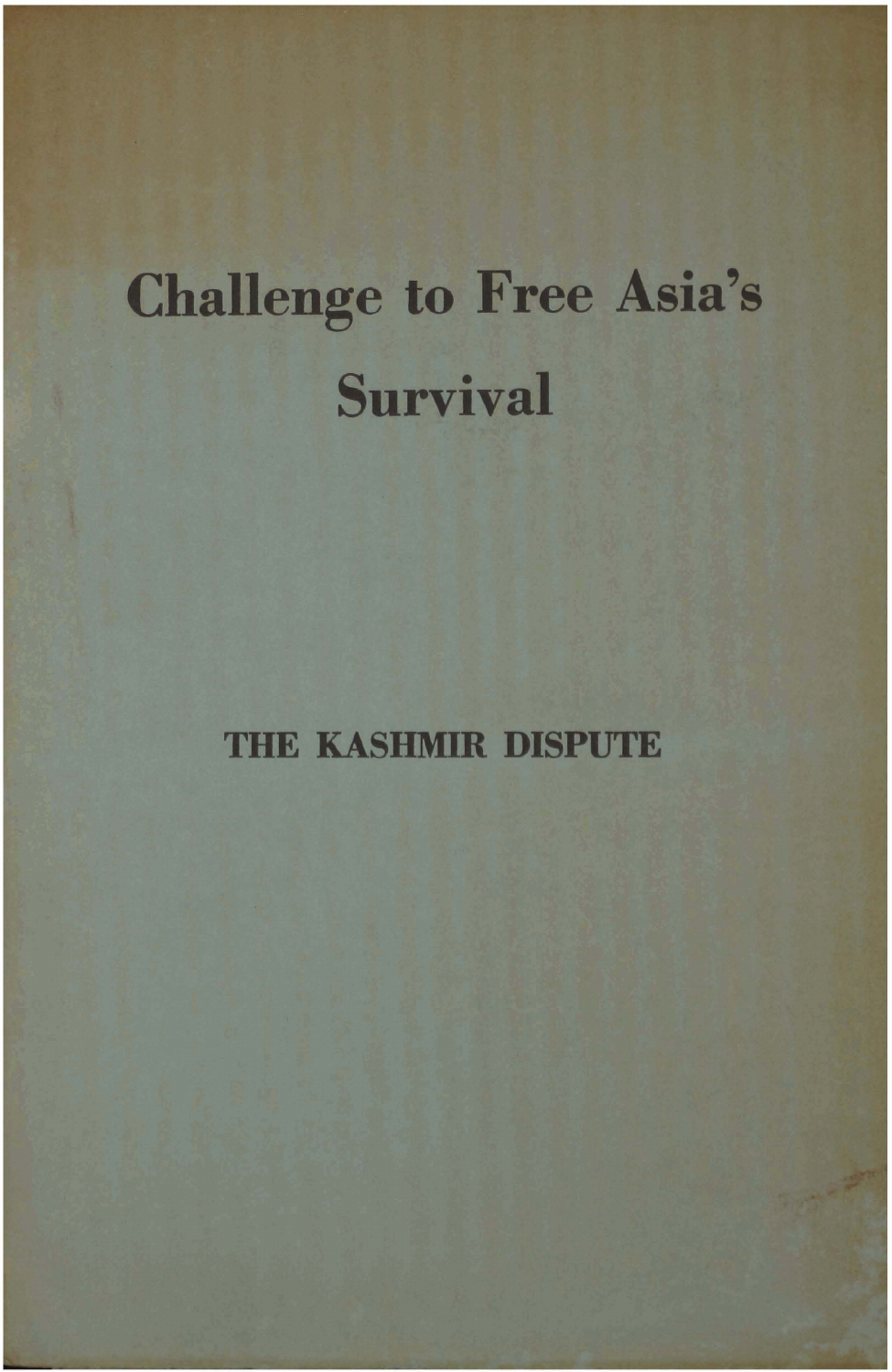**Address of** 

# **HIS EXCELLENCY AZIZ AHMED**

# *Amhaador* **of** *Pakistan* **to** *U.S.A.*

to

# **THE JEFFERSON SOCIETY, UNIVERSITY OF VIRGINIA**

# **Charlotteeville, Virginia**

*Friday, May* **22,1959**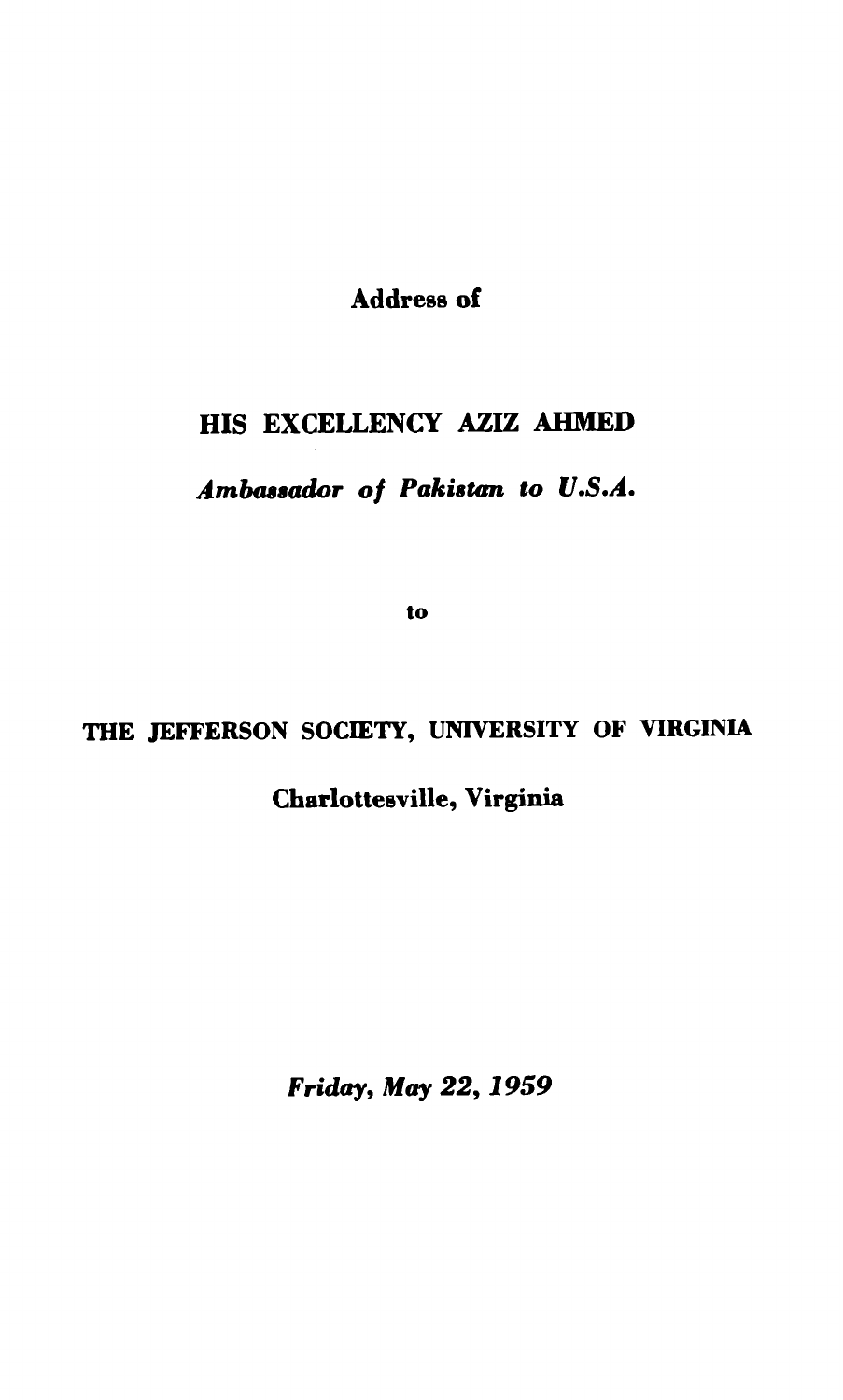I am grateful to the Jefferson Society for the opportunity it has given me to address this gathering on the Kashmir dispute. **TO**  many people in this country, this dispute may seem a somewhat distant issue, preoccupied currently as they are with issues such as Berlin, German re-unification and European security, now being debated by the Four-Power Foreign Ministers in Geneva. But peace, as you know, is indivisible, and recent developments in the Middle East and in Tibet have spot-lighted both the dangers inherent in this dispute as also the necessity of finding an early solution for it. A solution of this dispute would provide the key to friendly and cooperative relations between India and Pakistan, so essential at this critical juncture to peace and stability in Asia. Today this dispute is a festering sore that poisons and embitters Indo-Pakistan relations. If it is not removed, Kashmir may well become the Alsace-Lorraine of Asia.

What is the nature of this dispute? How did it arise? Why has it remained unsolved until today? These are some of the questions you would undoubtedly wish me to answer.

For the genesis of this dispute, we must go back to August **1947,** when India and Pakistan came into independent existence with the common consent of the British and the two major communities inhabiting the subcontinent, the Hindus and the Muslims. It was then recognized, both by the British and the Hindus, that the Muslims of the subcontinent-a hundred million strong -were entitled to a separate homeland. Accordingly, the Muslim majority areas in the north-west and in the south-east of the subcontinent were carved out into a separate state of Pakistan.

# *Peoples Will the Determining Criterion*

The question then arose as to how the Indian States, of which there were some 550, were to be disposed of. During the British rule, the British Government had exercised suzerainty over these States and the prerogatives of a protecting power. With the transfer of power from Britain to India and Pakistan, British suzerainty lapsed. The Indian States thus became free to accede either to India or Pakistan. The last British Governor-General of India, Lord Louis Mountbatten, however, advised the rulers that in deciding the question of accession they should pay due regard to the religious composition of their populations, the wishes of their peoples and the geographical location of their States. He told them : "You cannot run away from the Dominion Government which is your neighbor, any more than you can run away from the subjects for whose welfare you are responsible."

It was thus universally assumed that, following the basis on which British India had been partitioned, States contiguous to India and having a population the majority of which was Hindu would accede to India; conversely, States with a population the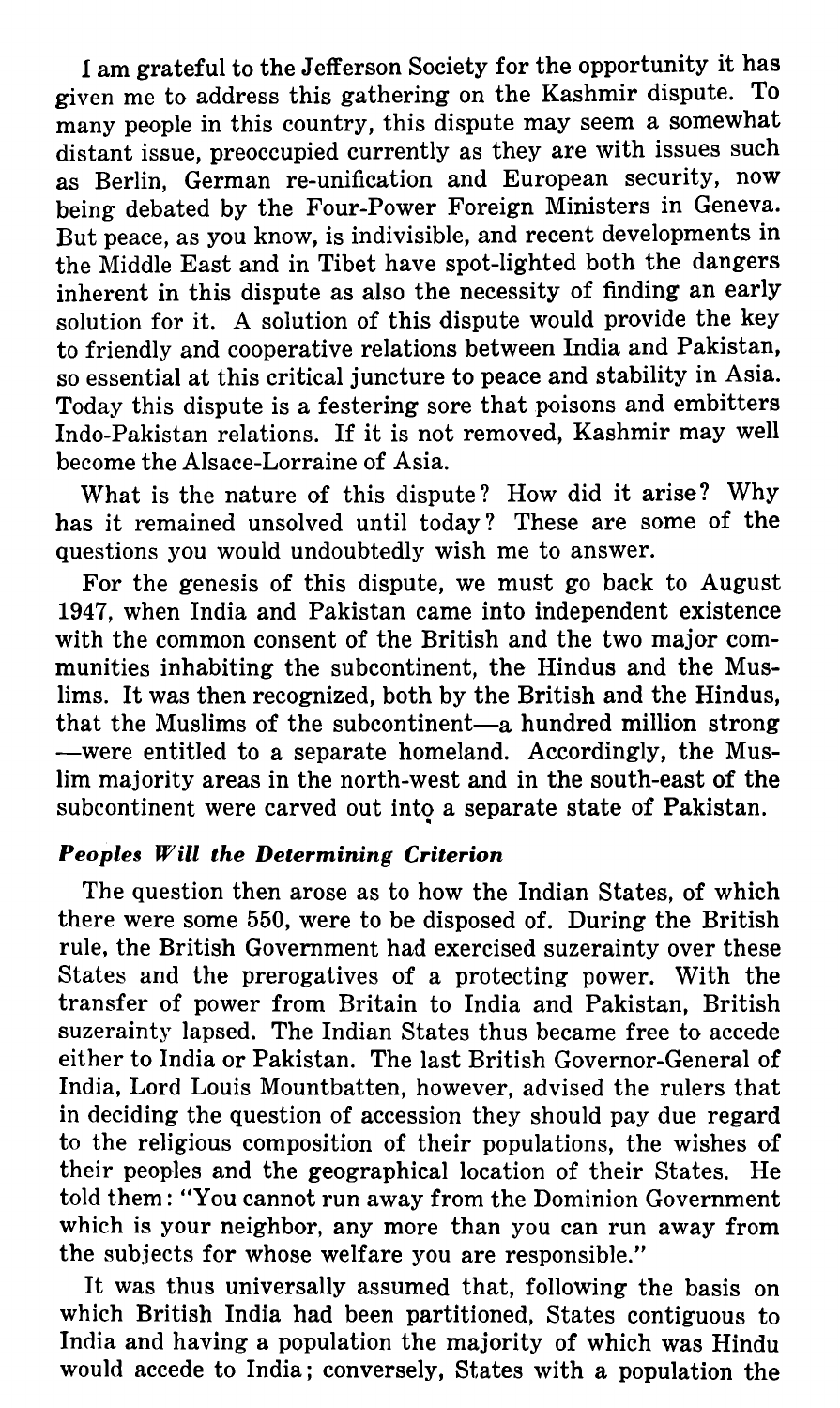majority of which was Muslim and which were contiguous to Pakistan would accede to Pakistan. In the case of Kashmir the position was therefore very clear. Here, although the ruler was a Hindu, 77 per cent of the population was Muslim. The State territory was almost throughout contiguous to Pakistan. All its economic ties were with Pakistan; practically all its lines of communications and all its rivers flowed into what today constitutes West Pakistan. Political, economic and strategic considerations made accession to Pakistan a foregone conclusion.

Accordingly, the Hindu Maharaja of Kashmir entered into a stand-still agreement with Pakistan. This made Pakistan responsible for the continuance of those agreements which the outgoing British Indian Government had with Kashmir. It was generally expected that in course of time Kashmir would formally accede to Pakistan. But this did not happen.

# lndia Concedes Right of Self-Determination

Instead, soon after Partition, the Maharaja's forces and the terrorist Hindu gangs he had imported from India set out to overawe and put down by force a popular movement in favor of accession to Pakistan. The people of Kashmir rose in revolt against the Maharaja's tyranny. His forces were broken and scattered and the Maharaja himself fled the capital and found sanctuary in Jammu. Discredited by his people and bereft of authority, he appealed to India for help. Indian forces were flown into Kashmir to fight the insurgents, and as price for this help, India secretly demanded and obtained from the Maharaja an instrument of the State's accession to India.

When this "accession" to India was made public, Lord Mountbatten, India's Governor-General, clearly stipulated that, consistently with their policy that the question of accession should be decided in accordance with the wishes of the people of the State, it was his Government's wish that as soon as law and order had been restored in Kashmir the question of the State's accession should be settled by a reference to the people.

Simultaneously, the Indian Prime Minister, Mr. Nehru stated in a telegram to the Prime Minister of Pakistan: "I should like to make it clear that the question of aiding Kashmir in this emergency is not designed in any way to influence the State to accede to India. Our view which we have repeatedly made public is that the question of accession in any disputed territory or State must be decided in accordance with the wishes of the people and we adhere to this view."

There followed an unequal battle between the forces of liberation, poorly armed, and the Maharaja's forces now aided by the Indian army. The Free Kashmir forces naturally turned for help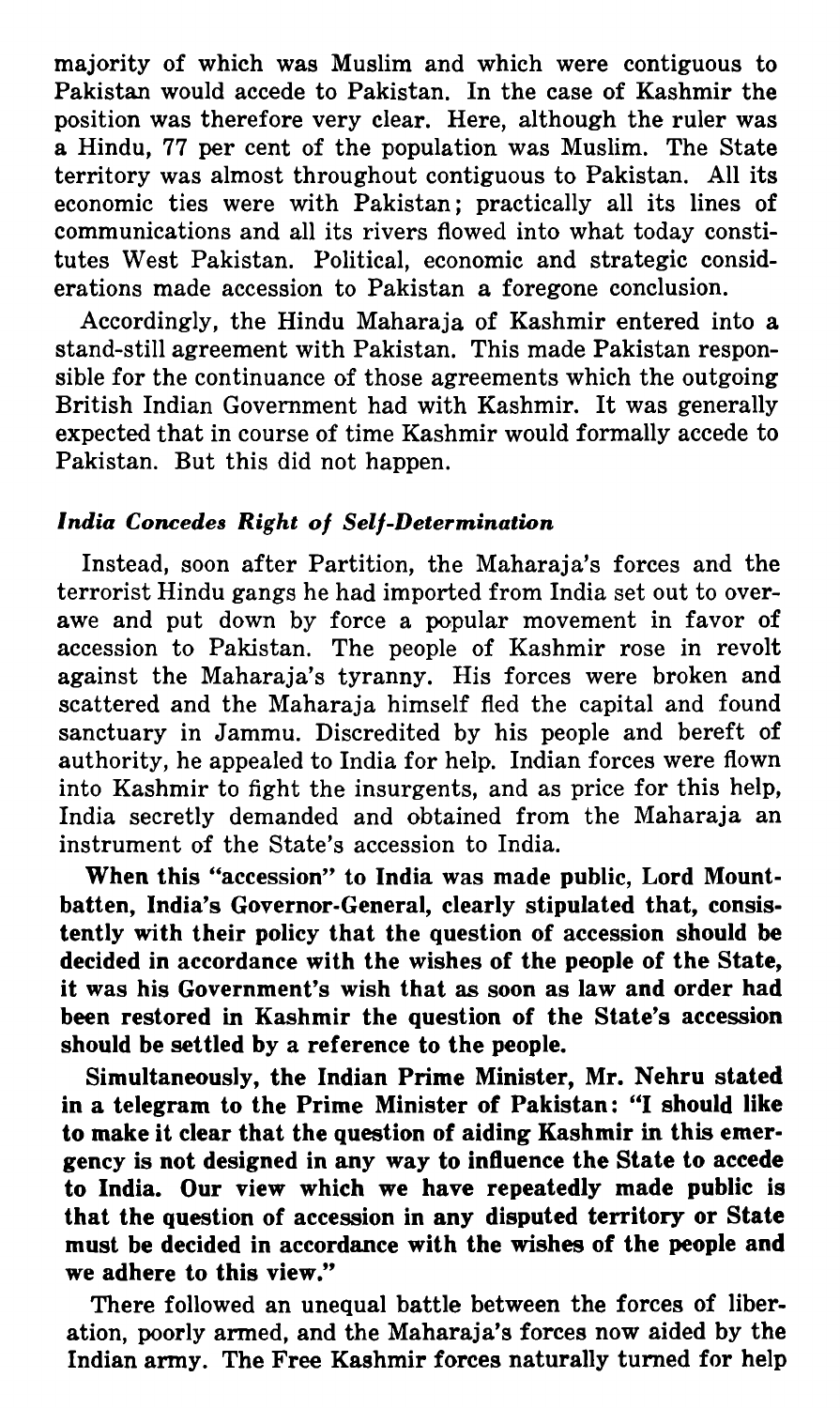to their brethren in Pakistan with whom they had numerous ties of blood and culture. Thus ensued a veritable war in Kashmir between the Indian army on the one side and the Free Kashmir Forces and Pakistan volunteers on the other.

### *lndia Pledges to Hold Free Plebiscite*

While this battle raged, in January 1948, India appealed to the Security Council. In April 1948, contrary to the undertaking given by the Government of India to the Security Council that she will do nothing to aggravate the situation in Kashmir, the Indian army mounted a major offensive in the State. As the offensive developed, over half a million people were driven out of the State to seek refuge in Pakistan. With the advance of the Indian army, the security of Pakistan was directly threatened. It was at that stage that the Government of Pakistan moved a limited number of troops into Kashmir to hold certain defensive positions in that State. After months of debate and on-the-spot negotiations, the Security Council came to the conclusion that the only just, democratic and peaceful solution of this dispute was to let the question of accession of the State be decided in accordance with the freely expressed will of the people of Kashmir. This conclusion is embodied in two Resolutions of the Security Council, dated 13th August 1948 and 5th January 1949. They were accepted both by India and Pakistan and thus constitute an International Agreement between the two countries on the question of the disposition of the State of Kashmir.

This Agreement provides for a cease-fire in Kashmir, for the withdrawal of all Pakistan forces and the bulk of the Indian army from the State, and for the holding thereafter of **a** plebiscite under United Nations' auspices to decide the question of the State's accession to India or Pakistan.

**As** a first step in implementation of this Agreement, India and Pakistan ceased fire on 1st January, 1949. In July that year **a**  cease-fire line was demarcated. And there the matter has stood ever since.

Today Indian and Pakistan troops stand facing each other along this line, maintaining an uneasy truce.

# *lndia Refurea to Withdraw Troops*

Numerous attempts have been made to secure India's agreement to the withdrawal of Indian troops from the State in accordance with those Resolutions of the Security Council so that **a**  free plebiscite may be held, but without avail. **During the past several years, the Security Council and its representatives have put forward a number of specific proposals for the reduction of Indian and Pakistan forces stationed in Kashmir. Each one of these proposals haa been accepted by Pakistan, rejected by India.**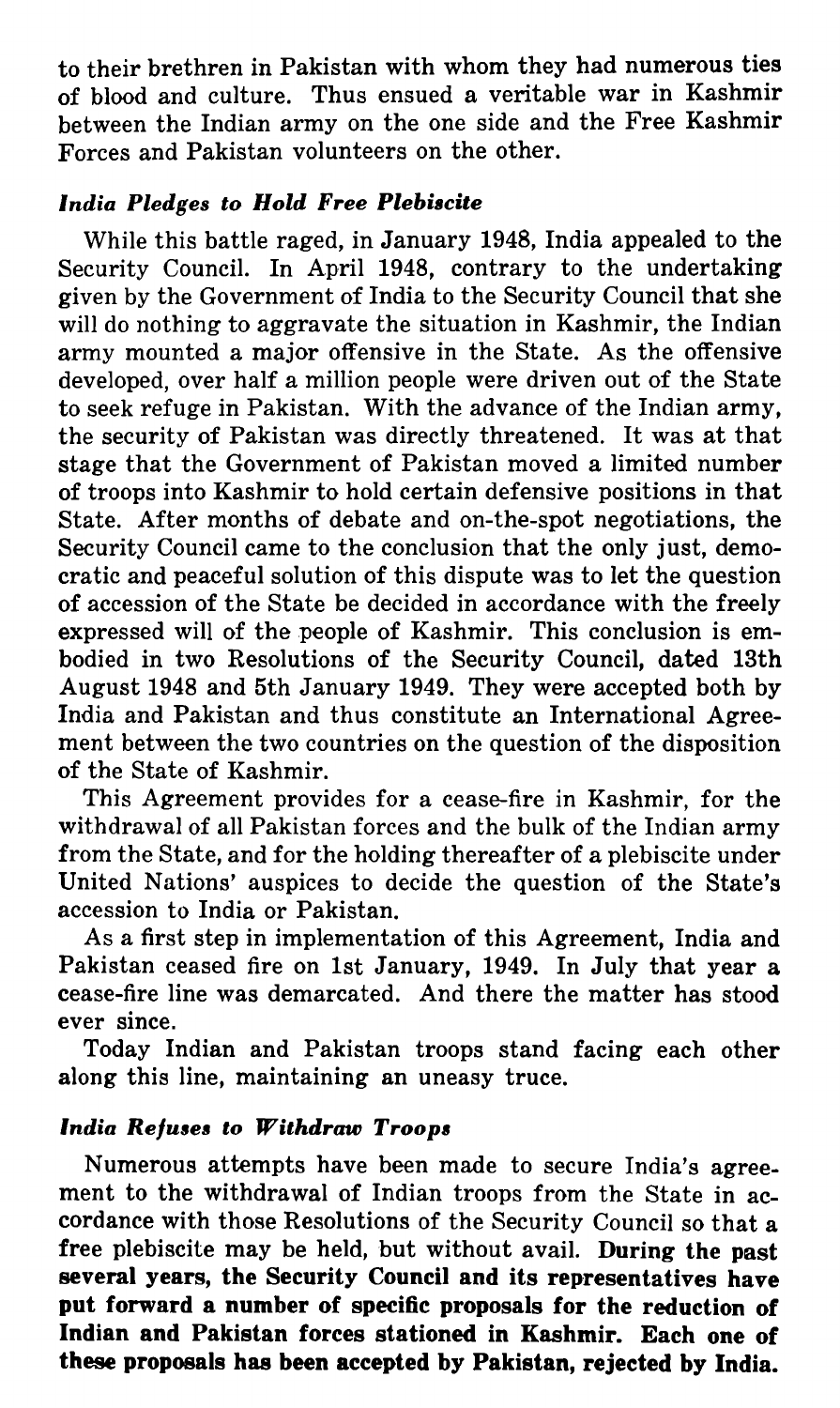#### *lndia Rejects Appeals* **of U.** *S. President and British Prime Minister*

In the course of these discussions India has raised questions of interpretation of the two Resolutions which constitute the international agreement on Kashmir. Since there is a difference of opinion between India on the one hand and the representatives of the Security Council and Pakistan on the other, which has deadlocked this issue, the Security Council and its representatives have, on at least four specific occasions, proposed that the points in dispute be referred to international arbitration; one such proposal was endorsed by a personal appeal from President Truman and Mr. Attlee, the then British Prime Minister. Pakistan has accepted each one of these proposals. India has rejected every one of them. The ground advanced by India is that it would be derogatory to her prestige to submit these questions to arbitration, although the Indian Constitution itself enjoins that India shall "encourage the settlement of international disputes by arbitration."

#### *1 ndia Opposes Entry o* **j** *Neutral Troops*

Broadly, India's objection to the withdrawal of her forces from Kashmir has been that Kashmir would thus be exposed to invasion from Pakistan. In January 1951, the Commonwealth Prime Ministers offered to reassure India on this score by putting forward three alternative proposals for ensuring the security of Kashmir during the plebiscite by stationing Commonwealth or other neutral forces in the State. Each of these proposals was accepted by Pakistan but rejected by India.

India's ground for rejecting these proposals was that she would not allow the stationing of any outside troops in Kashmir which she claimed was Indian territory. In September 1957, Pakistan went further. In order to assure India that she had no intention of threatening the security of Kashmir, Pakistan suggested that a United Nations force may be posted on the PAK-ISTAN side of the cease-fire line and that all Pakistan forces and the bulk of Indian forces should thereafter be withdrawn in accordance with the Security Council Resolutions on the subject. India rejected even this proposal.

As a matter of fact, at different times India has taken different stands to balk a solution of this dispute. I should like briefly to examine some of these varying stands.

#### *lndids Legal Title Spurious*

India has claimed that the Maharaja's instrument of accession conferred a legal right on India to the possession of Kashmir. In the first place, the Maharaja had lost the authority either to speak for the State or for its people when he signed the instrument of accession. Secondly, as I have mentioned earlier, when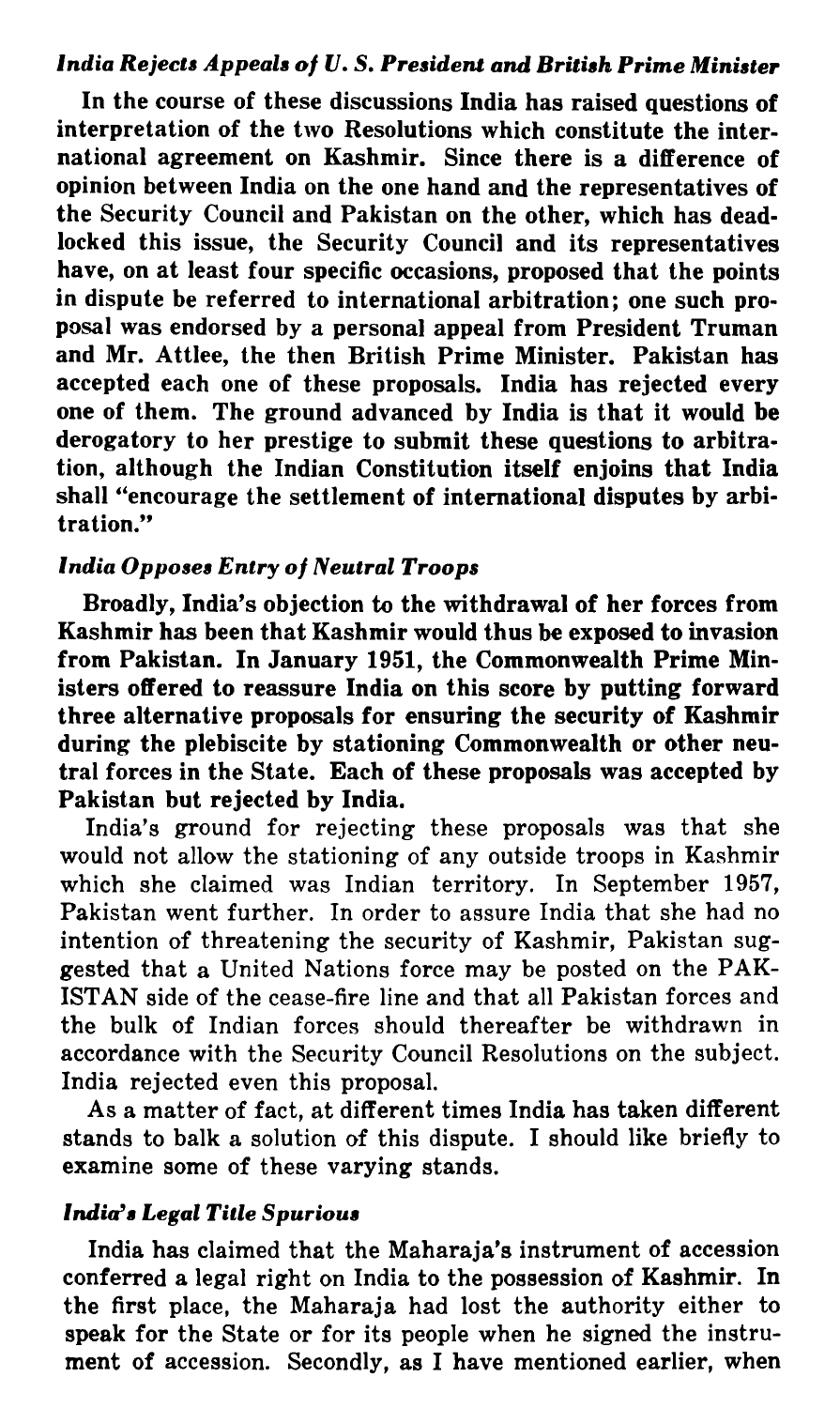this instrument was executed, both the Governor-General of India and the Prime Minister Mr. Nehru made it clear that India's occupation of Kashmir was only provisional and that the question of accession must be decided in accordance with the wishes of the people of Kashmir. The wishes of the people can be ascertained only by means of a free and impartial plebiscite such as the Security Council has, in agreement with India, proposed. That plebiscite has not been held.

## *lndia lmprisons Her Own Champion*

Apart from this doubtful legal title to Indian military intervention in Kashmir, India has also claimed that in occupying Kashmir she had the support of the people of Kashmir. In evidence thereof, India said that Shaikh Abdullah, the head of the National Conference in Kashmir, was wholly with India. Shaikh Abdullah was installed as Prime Minister in Kashmir soon after the Indian army occupied it. He used to be held up to the world as the very embodiment of popular support to India's stand in Kashmir. Five years later, when Shaikh Abdullah publicly suggested that the accession of Kashmir to India or Pakistan could only be decided by means of a plebiscite, he was summarily dismissed from his post and imprisoned. He and many other leaders of the Kashmir Plebiscite Movement have been in captivity WITHOUT TRIAL, for over five years. It is only now, after so many years of captivity, that he and some of his colleagues are being tried on some sort of a charge, presumably to justify their continued incarceration.

#### *lndia Continues to Shift Stand*

In defense of her legal claim to Kashmir, India has further urged that the Constituent Assembly of the State has subsequently decided that Kashmir accede to India. When the idea of convening this Assembly was first mooted by India, the Indian representative categorically assured the Security Council that it was not meant "to come in the way" of the Security Council and that while "the Assembly" might "express an opinion" on the question of accession, "it can take no decision on it."

India has further claimed that Kashmir is Indian territory because the Indian Constitution says **so.** I leave it to you to judge the validity of this naive contention.

Again, Indian spokesmen have said that conditions have settled down in the State. A plebiscite would only unsettle them. The world was originally assured that on the question of accession the wishes of the people of the State will be ascertained as soon as law and order have been restored in Kashmir. Now that law and order have been restored, we are told that a plebiscite cannot be held for it would disturb law and order in Kashmir.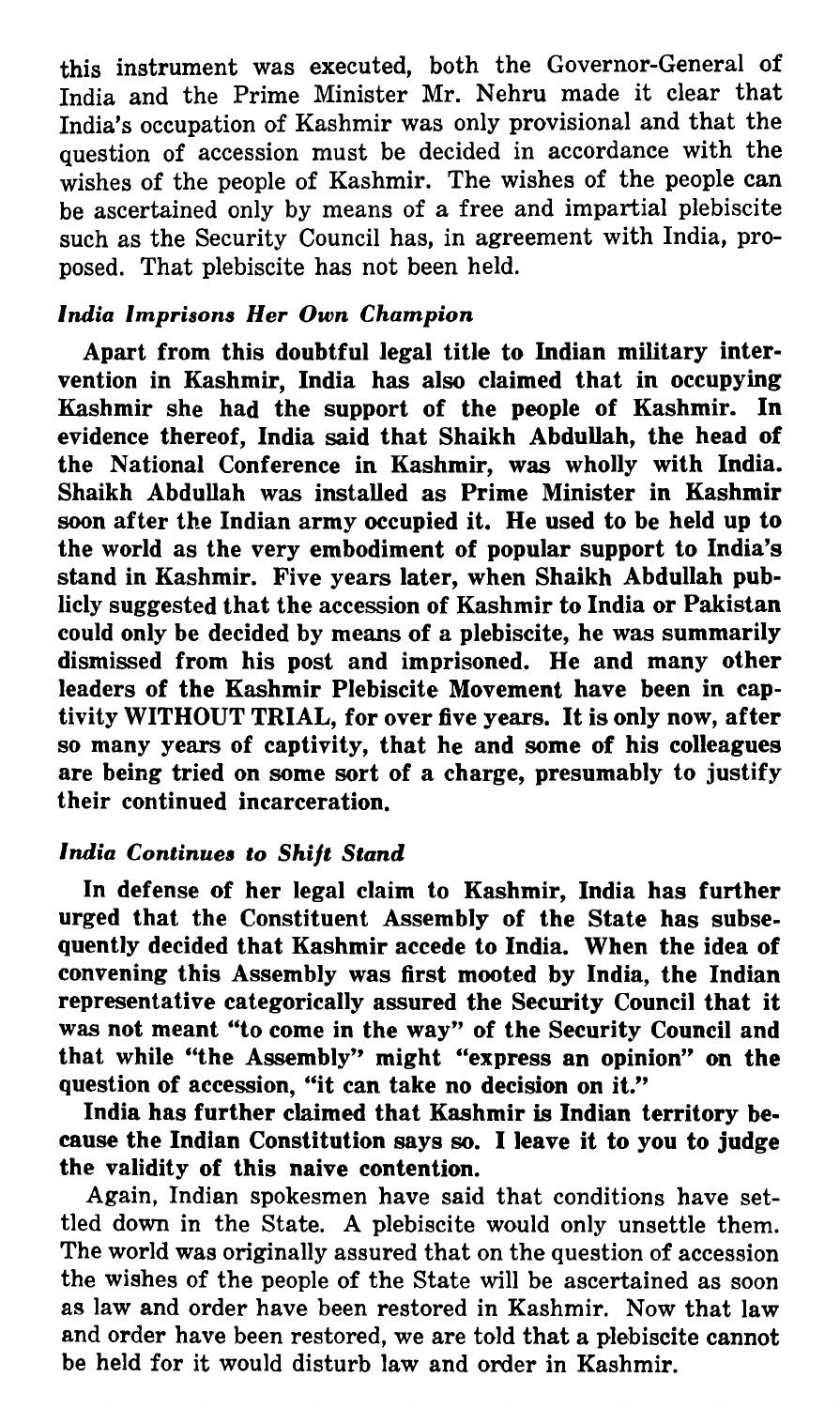#### *Direct Negotiations Fail*

.At one time, India took the view that a solution of the Kashmir dispute can be reached only through direct negotiations between Pakistan and India; that outside intereference made the solution more difficult. Forgetting for a moment that it was India herself that sought the intervention of the Security Council to solve this dispute, let us examine this thesis also on its merits. In pursuance of **a** proposal to this effect, the Pakistan Prime Minister opened direct negotiations with India on the Kashmir issue in 1953. In August **1953,** in a joint communique, the two Prime Ministers reiterated their belief that the only feasible solution of the Kashmir dispute was that the question of accession to India and Pakistan should be settled by means of a free and impartial plebiscite. At one time it seemed they had come very close to a solution. Just at that time, however, India took the line that since Pakistan had entered into a mutual security arrangement with the United States and agreed to accept military aid from this country, the entire context of Kashmir negotiations had changed and the talks ultimately broke down.

In what way Pakistan's acceptance of military aid from the United States had resulted in depriving the people of Kashmir of their right to a free vote to decide their own fate has never since been explained.

Such is the melancholy story of this unhappy land of Kashmir, where four million people are held down by force of arms, by an Indian army of occupation nearly 100,000 strong.

#### *India Flouts Bandung Resolution*

The Indian Prime Minister has often attacked colonialism in the strongest of terms. He is also **a** signatory to the Bandung Resolution which condemns colonialism in all its manifestations. Yet what the world is witnessing in Kashmir today is clearly nothing but a manifestation of colonialism.

The other day, at a New York Times Youth Forum, John Sexton, a **16** year old student of Brooklyn Preparatory School, perplexedly put a question to Mr. Jha, India's Permanent Representative to the United Nations. He asked why India, in spite of her high principles, refused to hold a plebiscite in disputed Kashmir. Ambassador Jha said that in India's view the situation in Kashmir had not evolved to the point of a plebiscite. This after 10 years of Indian occupation of Kashmir!

# *Self-Determination the* **Only** *lssue*

**It is sometimes said that the Kashmir dispute has become very**  complicated. In actual fact, the issue is extremely simple. We **do not say, give us Kashmir. By virtue of the very basis on which**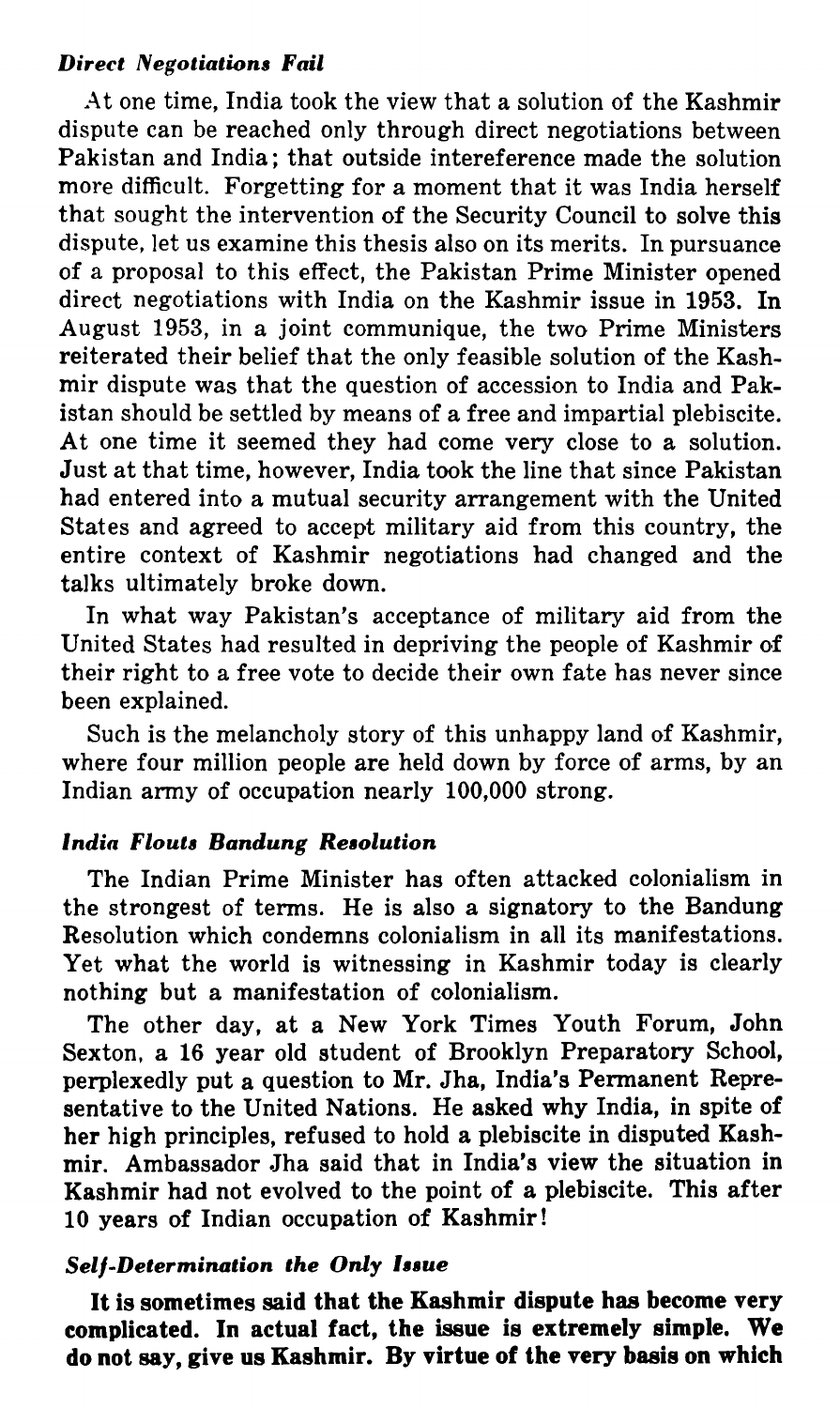the partition of British India was carried out and all the economic, strategic and geographic considerations that I have already mentioned, Kashmir should accede to Pakistan. We do not say that. All we say is: Let the people of Kashmir decide whether their State should accede to India or Pakistan. Allow them freely to exercise their right of self -determination. India is committed to doing so. Let her honor that commitment.

While India and Pakistan remain estranged and deeply and bitterly divided over this issue, new dangers have arisen across the Indo-Pakistan horizon. Recent developments in the Middle East and in Tibet pose a growing threat to India and Pakistan alike, a challenge both to their territorial integrity and ideological independence. They can meet this threat and face this challenge successfully only if they act together, individually they cannot.

# lndo-Pakistan Cooperation Key to Survival **of** Free Asia

Speaking at New York last month, I stated that in my judgment the Indo-Pakistan subcontinent can be defended territorially and ideologically only by the joint efforts of India and Pakistan. It is because we in Pakistan are becoming increasingly conscious of this fact that we have offered to participate with India in a scheme of joint defense of the subcontinent if the impediments to such joint action are first eliminated. Obviously, such cooperation can become possible only after issues such as Kashmir which continue at present to poison Indo-Pakistan relations are resolved. Because of the dangers that today threaten the Indo-Pakistan subcontinent, it is of the utmost importance that the Kashmir dispute be resolved, and resolved before it becomes too late; so that India and Pakistan may cooperate in meeting this new challenge to their very survival as free countries.

In this context, the Kashmir dispute is not a matter which concerns India and Pakistan alone. It is a matter of deep and urgent concern to all freedom-loving peoples and, in particular, to your great country, for on its solution hinges the fate of free Asia.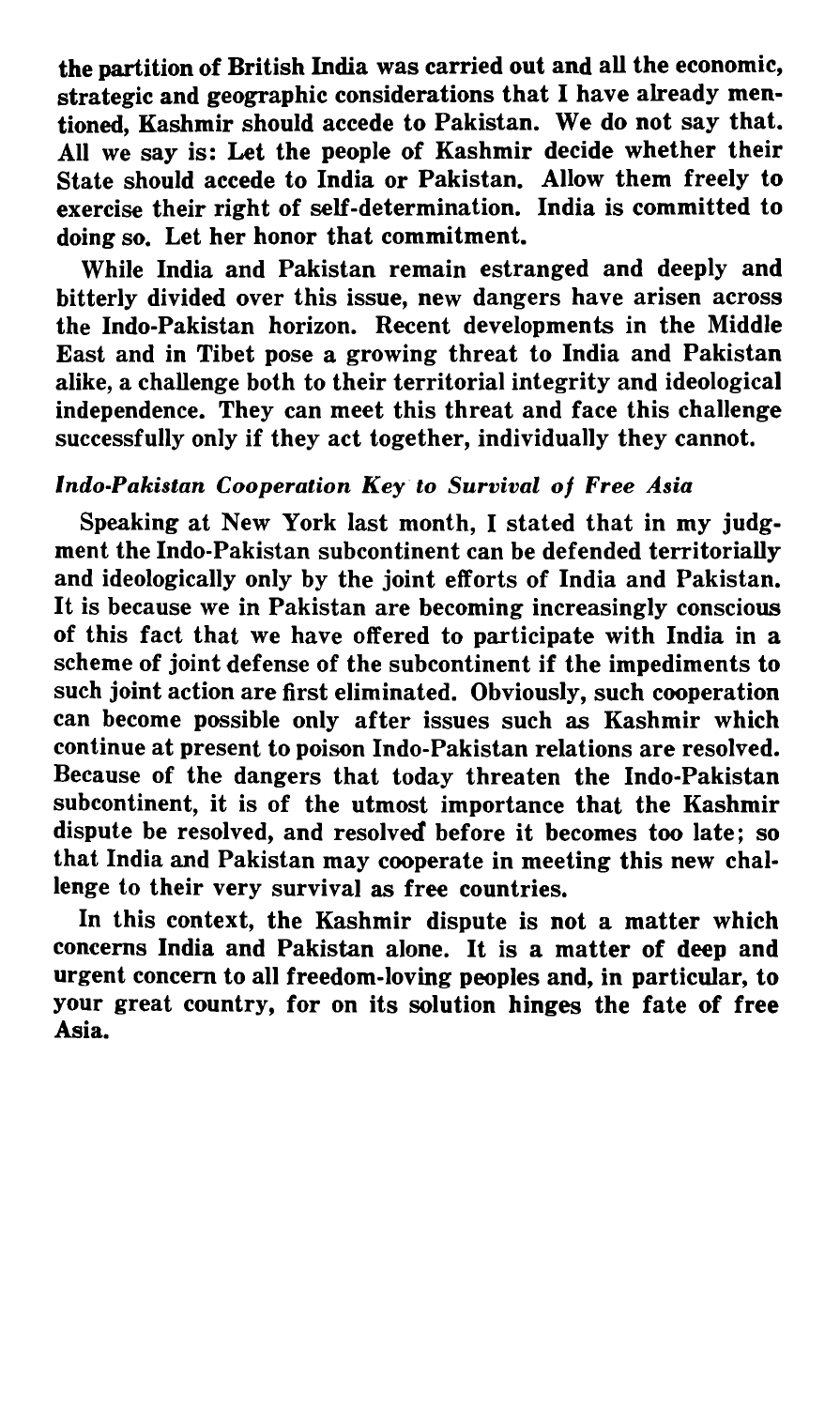**Information Division Embassy of Pakistan 2201 R Street, N.W. Washington, D. C.**